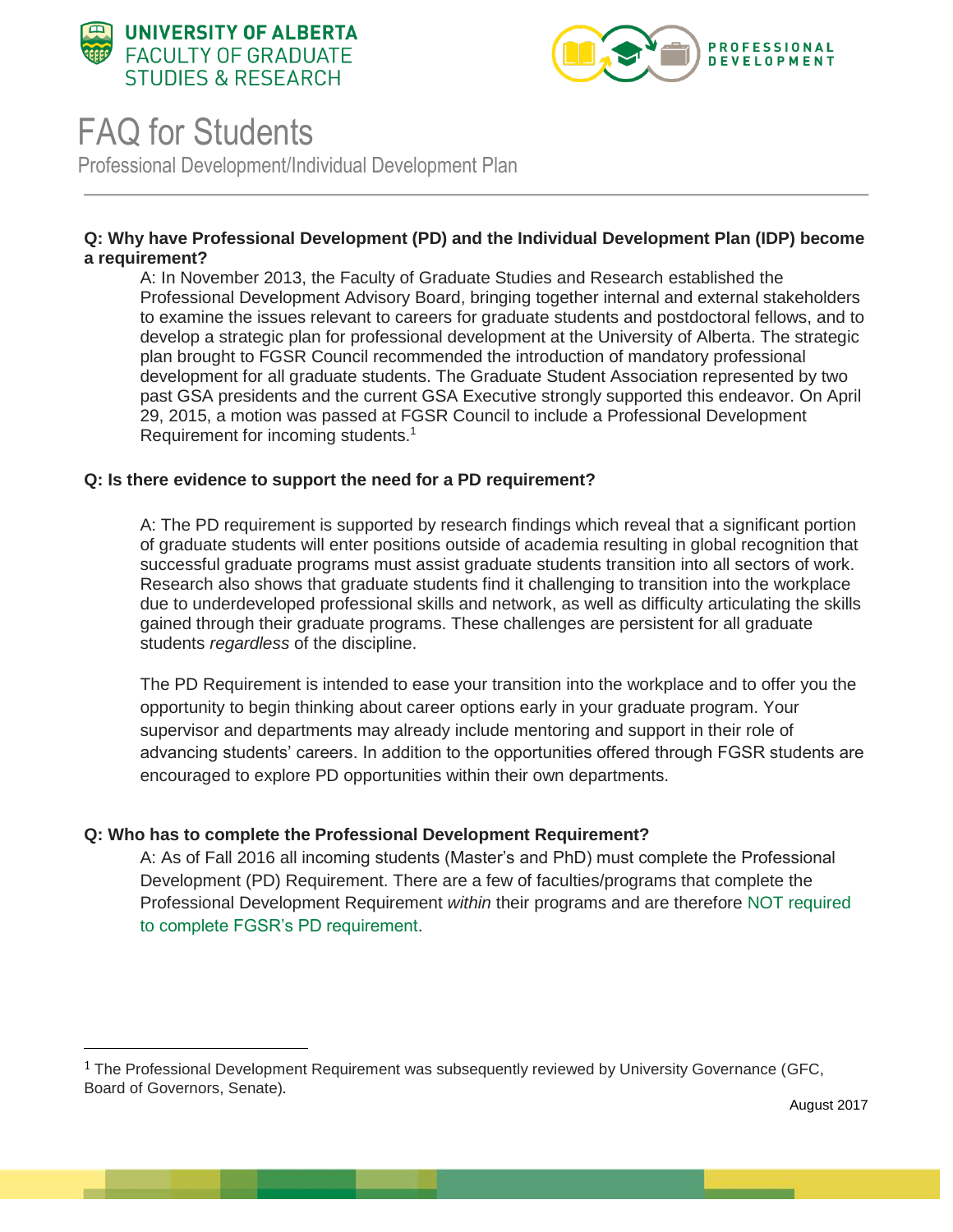## **Q: What does the Professional Development Requirement include?**

A: There are **two components** included in the Professional Development Requirement:

- 1. [Individual Development Plan \(IDP\)](https://www.ualberta.ca/graduate-studies/professional-development/professional-development-requirement/individual-development-plan)
- 2. [Eight hours of Professional Development \(PD\) activities](https://www.ualberta.ca/graduate-studies/professional-development/professional-development-requirement/eight-hours-of-professional-development-activities)

*Completing these of activities is of benefit to all students, and it is strongly recommended that current students also complete PD activities and an IDP.*

## **Q: What is involved in the IDP?**

A: FGSR has developed a [Workbook and Tip Sheets](https://www.ualberta.ca/graduate-studies/professional-development/professional-development-requirement/idp-workbook-and-tip-sheets) that guides you through your IDP. The IDP has four main components and a recommended annual review:



# **Q: Are other institutions requiring graduate students to complete a PD Requirement?**

A: The University of Alberta is the first Canadian institution to make PD a requirement for all graduate students. Other major universities are considering how they can implement a similar requirement and are looking to the University of Alberta as a leader.

# **Q: Can a student receive an exemption from the PD requirement?**

A: At the heart of the PD Requirement is the notion that professional development is a lifelong pursuit that continues in graduate studies. A student can request an exception from the PD requirement. In such cases, the student must offer compelling reasons for the exemption. Exemptions must be approved in writing by the student's supervisor, graduate coordinator/chair, and the Dean of FGSR.

# **Q: When does the PD Requirement have to be completed?**

A: The [UA Calendar](http://calendar.ualberta.ca/content.php?catoid=6&navoid=842#professional-development-requirement) states that the IDP must submit an individualized professional development plan to the department for their program of studies within 12 months of the program's commencement for master's students and within 18 months of the program's commencement for doctoral students. As part of a student's program requirements, the [UA Calendar](http://calendar.ualberta.ca/content.php?catoid=6&navoid=842#doctoral-degrees) stipulates that PD activities must be completed within the first three years for almost all doctoral students and time of completion for master's students.

## **Q: What support is available to me as I complete my IDP?**

and the company of the company of

A: FGSR runs [a](https://www.ualberta.ca/graduate-studies/professional-development/events/idp-sessions) [three-part series](https://www.ualberta.ca/graduate-studies/professional-development/events/idp-sessions) that supports the completion of your IDP. This series runs on a regular basis an[d](https://www.ualberta.ca/graduate-studies/professional-development/events/idp-sessions) [registration](https://www.ualberta.ca/graduate-studies/professional-development/events/idp-sessions) is open to all students. The professional development page of the [FGSR website](https://www.ualberta.ca/graduate-studies/professional-development/professional-development-requirement/idp-workbook-and-tip-sheets) also offers several resources that support the completion of your IDP.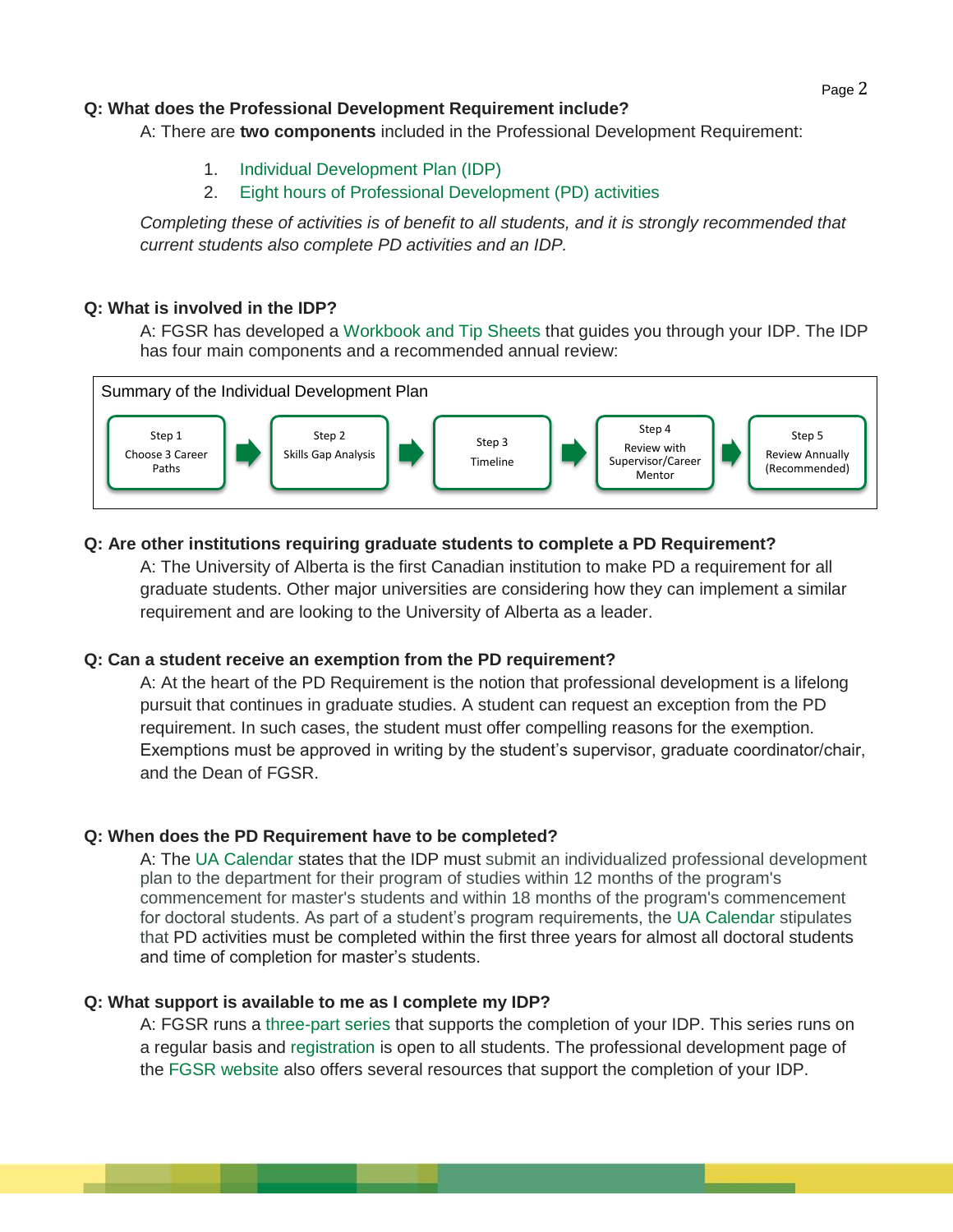#### **Q: Who reviews the IDP with students?**

A: Generally speaking, your supervisor will review the IDP with you; however, students are free to seek a career mentor who will review the IDP. For example, you may wish to have your IDP reviewed by an individual who is working in a field in which you are interested. If you are working with a career mentor, it is strongly recommended that you share your IDP timeline for program completion with supervisor. This will support open communication that is part of every healthy working relationship.

#### **Q: How do I know when my IDP is complete?**

A: Once you have completed your IDP, you will review it with your supervisor/career mentor. Your supervisor/ mentor will determine whether they think you have spent sufficient time and consideration on the IDP, particularly as it relates to the timeline for program completion. Once your supervisor has indicated that he/she accepts your IDP as complete, you have fulfilled the IDP component of your PD requirement. To make the *best* use of your IDP, FGSR strongly recommends that all students individually review the IDP and PD activities on a quarterly basis as well as on an annual basis with their supervisor/career mentor.

#### **Q: Am I required to show my skills assessment to my supervisor/mentor?**

A: In some cases students may wish to share their skills assessment with their supervisor/mentor; however, you are *not required* to show your supervisor/career mentor your skills assessment and are permitted to keep this information private.

#### **Q: Do I have to submit my IDP to my Department?**

A: No. You will review your IDP with your supervisor/career mentor; however, the IDP document is not kept in your student records. The IDP is your document to which you should refer and update frequently throughout your program.

#### **Q: Do the PD activities provided on campus cost students money?**

A: The vast majority of activities/training outlined in the [Professional Development](https://cloudfront.ualberta.ca/-/media/gradstudies/professional-development/pd-resources/2017-08-21-pdopportunititesguide.pdf)  [Opportunities Guide](https://cloudfront.ualberta.ca/-/media/gradstudies/professional-development/pd-resources/2017-08-21-pdopportunititesguide.pdf) are free to students. There are a handful of cost recovery units on campus (e.g. Career Centre and Student Success Centre) that charge a small fee for *some* of the services.

#### **Q: What is considered Professional Development?**

<u> a shekara ta 1989 a shekara ta 1989 a shekara ta 1989 a shekara ta 1989 a shekara ta 1989 a shekara ta 1989 a </u>

A: While FGSR has provided guidelines around [what does and does not count towards the](https://www.ualberta.ca/graduate-studies/professional-development/professional-development-requirement/eight-hours-of-professional-development-activities)  [professional development requirement,](https://www.ualberta.ca/graduate-studies/professional-development/professional-development-requirement/eight-hours-of-professional-development-activities) departments have the final say. In some cases, departments will permit students to direct their PD activities as they see fit. In other cases, departments may wish to limit the activities they will count towards the PD requirement. Please visit your department website or check with your department administrator/coordinator to determine what will be counted as PD activities.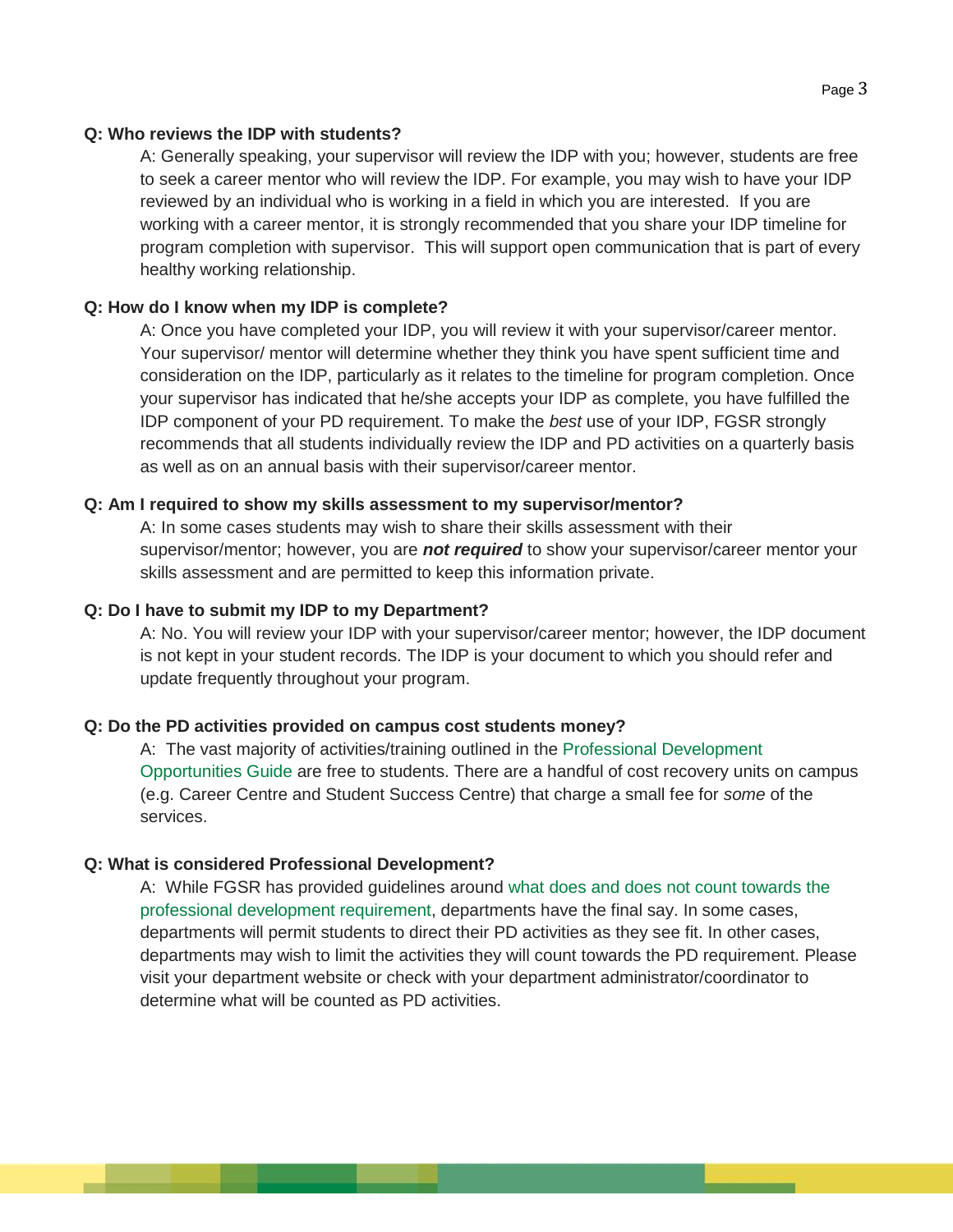#### $\mathsf P$ age  $4$

# **Q: Why are research conferences, paper/poster presentations, and performances/exhibitions not counted as PD hours?**

A: While FGSR wholeheartedly acknowledges that research conferences, paper/poster presentations, and performances/exhibitions are PD activities, it considers such activities to be part of your research program. Therefore, they do NOT count towards your 8-hours of PD activities. The PD requirement aims at developing skills and competencies which will assist you in successfully transitioning into the workplace. It is these skills that have been identified within research as barriers to successful transition into the workplace.

# **Q: I attended a research conference that included career development sessions. Can I count these towards my PD activities?**

A: Yes! Many conferences include sessions on career management or teaching. These types of sessions can be counted towards the eight hour PD activities requirement. Since departments have the final say about what does and does not count towards the eight hours of PD activities, it is recommended that you verify with your department that it will count these types of sessions.

#### **Q: How do I choose my PD activities?**

A: Components 1 and 2 of the IDP ask you to determine three career paths you wish to pursue and to complete a skills gap analysis. Based on this information, *you* are responsible for selecting PD activities that reflect: 1) the skills and competencies needed in your chosen career paths; and, 2) the skills and competencies requiring development in order to be competitive in your chosen fields. Some departments may choose to prescribe all or a portion of the eight hour PD activities. Please verify how your department is handling the eight hour PD activities requirement.

#### **Q: How are PD hours counted?**

\_\_\_\_

A: Generally speaking the professional development hours earned is equivalent to the length of the session. Most of FGSR's sessions are one to one and a half hours each. If you complete courses on [MyGradSkills](https://www.ualberta.ca/graduate-studies/professional-development/professional-development-resources/mygradskills) you will receive one hour of PD credit for each course completed.

## **Q: Where do I find out about professional development sessions?**

A: The Professional Development eBulletin (to which all students are automatically subscribed) posts over 500 professional development opportunities each year. In addition t[o](https://www.ualberta.ca/graduate-studies/professional-development/events) [sessions](https://www.ualberta.ca/graduate-studies/professional-development/events) offered throughout the year, FGSR offers a host of workshops durin[g](https://www.ualberta.ca/graduate-studies/professional-development/events/pd-week) [Professional Development](https://www.ualberta.ca/graduate-studies/professional-development/events/pd-week)  [Weeks.](https://www.ualberta.ca/graduate-studies/professional-development/events/pd-week) Such topics include resume writing, conflict management, transitioning into the workplace, and professional etiquette. Students can also access professional development opportunities through FGSR's [Graduate Teaching and Learning Program.](https://www.ualberta.ca/graduate-studies/professional-development/graduate-teaching-and-learning-program) U of A students likewise have access to [MyGradSkills](https://www.ualberta.ca/graduate-studies/professional-development/professional-development-resources/mygradskills) which offers 18 online sessions related to professional development topics. There are also a number of units on campus that offer programming that fulfills the PD requirement. These are outlined in our [professional development opportunities](https://cloudfront.ualberta.ca/-/media/gradstudies/professional-development/pd-resources/2017-08-21-pdopportunititesguide.pdf)  [guide.](https://cloudfront.ualberta.ca/-/media/gradstudies/professional-development/pd-resources/2017-08-21-pdopportunititesguide.pdf) Students are also encouraged to seek out PD opportunities within their departments and through their discipline's professional associations.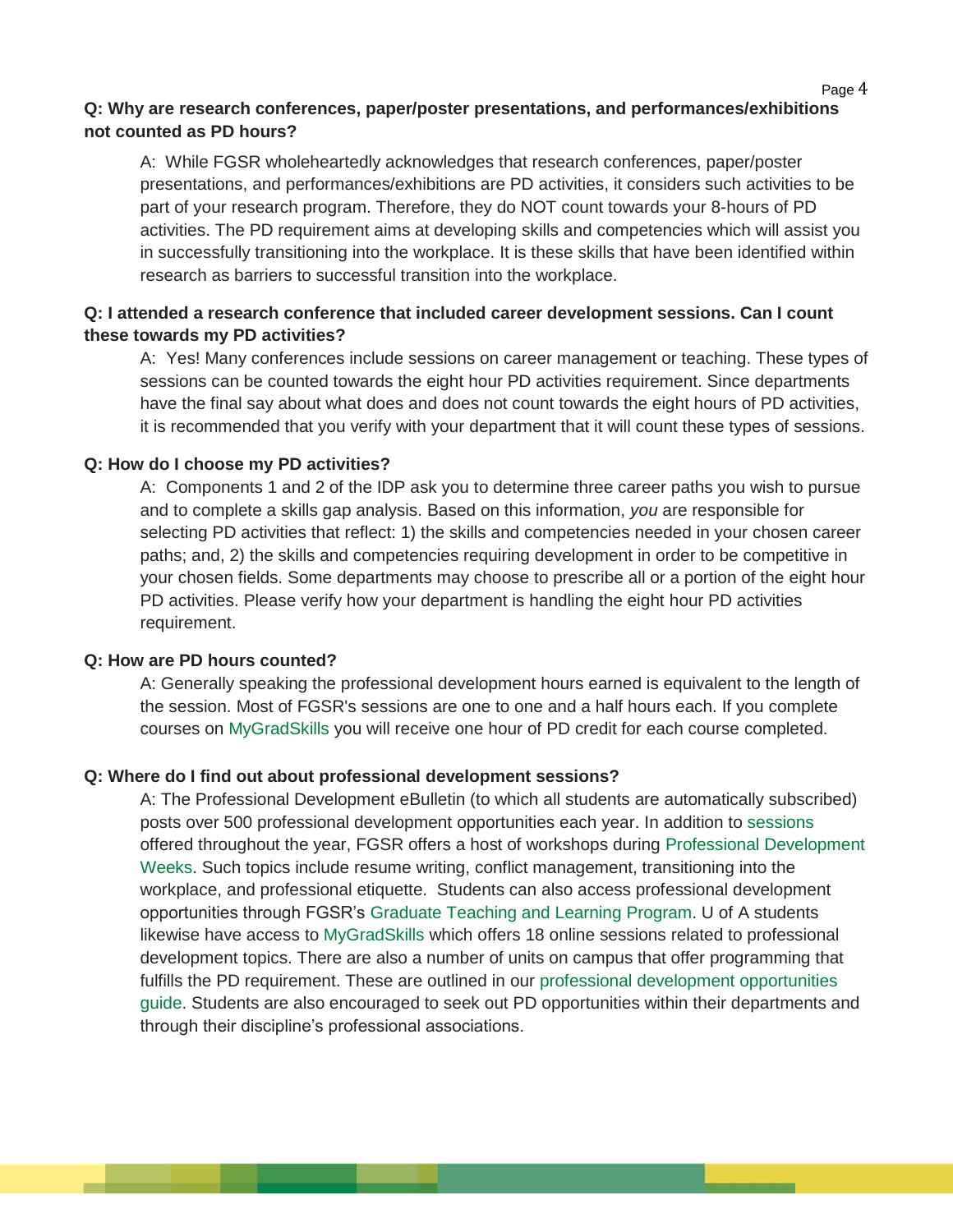## **Q: How do I provide evidence that I have attended a PD session?**

A: You are expected to conduct your professional development activities with the same integrity you apply to all other areas of your graduate program. You can demonstrate that you have attended sessions through a variety of ways. Your Department determines what they consider acceptable evidence. *You are responsible for keeping track of the sessions you have attended. Please keep a list of your activities and safeguard your proof of attendance.*  Please check with your Department to verify what they expect. Options include:

- Google sign-in is available at all FGSR events. Students receive a confirmation of their sign-in through email, which they retain as evidence of their attendance.
- Students can sign a [Declaration of Attendance.](https://www.ualberta.ca/graduate-studies/professional-development/professional-development-requirement/forms) (The presenter at the session/workshop also signs the form to verify attendance.)
- Many online courses provide students with a certificate of completion/participation.
- Departments may choose to develop and use a PD record book. Students verify their attendance by having session presenters sign the document. (Some departments are already doing this with the Ethics and Academic Integrity Requirement.)

# **Q: Who should I ask if I have questions about the PD requirement?**

A: If you have questions about the PD requirement that are not outlined here, please speak with your Graduate Administrator/Coordinator/Chair.

# **Q: Once it has been determined that I have completed my IDP and PD activities, what happens next?**

A: Once it has been determined that you have completed both your IDP and PD activities, you will fill out th[e](https://www.ualberta.ca/graduate-studies/-/media/gradstudies/forms-cabinet/records/professional-development/idp-and-pd-completion-form.pdf) [Individual Development Plan and Professional Development Form](https://www.ualberta.ca/graduate-studies/-/media/gradstudies/forms-cabinet/records/professional-development/idp-and-pd-completion-form.pdf) and have your supervisor/career mentor sign it.

# **Q: Where do I take the Individual Development Plan and Professional Development Form?**

A: Once you and your supervisor/career mentor have signed the Individual Development Plan and Professional Development Form, you should submit the form to your Graduate Coordinator/Administrator. He/she will sign the form and file it in your department student record. This form **does not** get submitted to FGSR.

# **Q: How were the seven skills and competencies outlined in the IDP determined?**

\_\_\_\_\_\_

A: In 2013 the University struck a committee that proposed the seven skills and competencies that now appear in the IDP. Headed by Steven Dew (current Provost), and in consultation with student leaders (GSA and SU presidents), the committee looked at skills outlined in the graduate programs of other major universities. The seven skills and competencies proposed attempted to capture the attributes that define University of Alberta graduates. The seven skills and competencies then went to the Professional Development Advisory Board, which was comprised of stakeholders from academia, industry, not-for-profit, and government. In addition to the seven skills and competencies proposed by the University committee, the PD Advisory Board consulted the skills considered to be important by the TRI-Council and CAGS (Canadian Association of Graduate Studies). The PD Advisory Board determined that there is no *single* list of non-disciplinary skills that can be pointed to and determined to use the seven skills and competencies originally proposed by the initial University committee[.](https://d1pbog36rugm0t.cloudfront.net/-/media/gradstudies/about/faculty-and-staff/uofaprofessionaldevelopmentplan/20150515pcdstrategicplanfinalwithappendicescompressed.pdf) [The University of Alberta](https://d1pbog36rugm0t.cloudfront.net/-/media/gradstudies/about/faculty-and-staff/uofaprofessionaldevelopmentplan/20150515pcdstrategicplanfinalwithappendicescompressed.pdf)